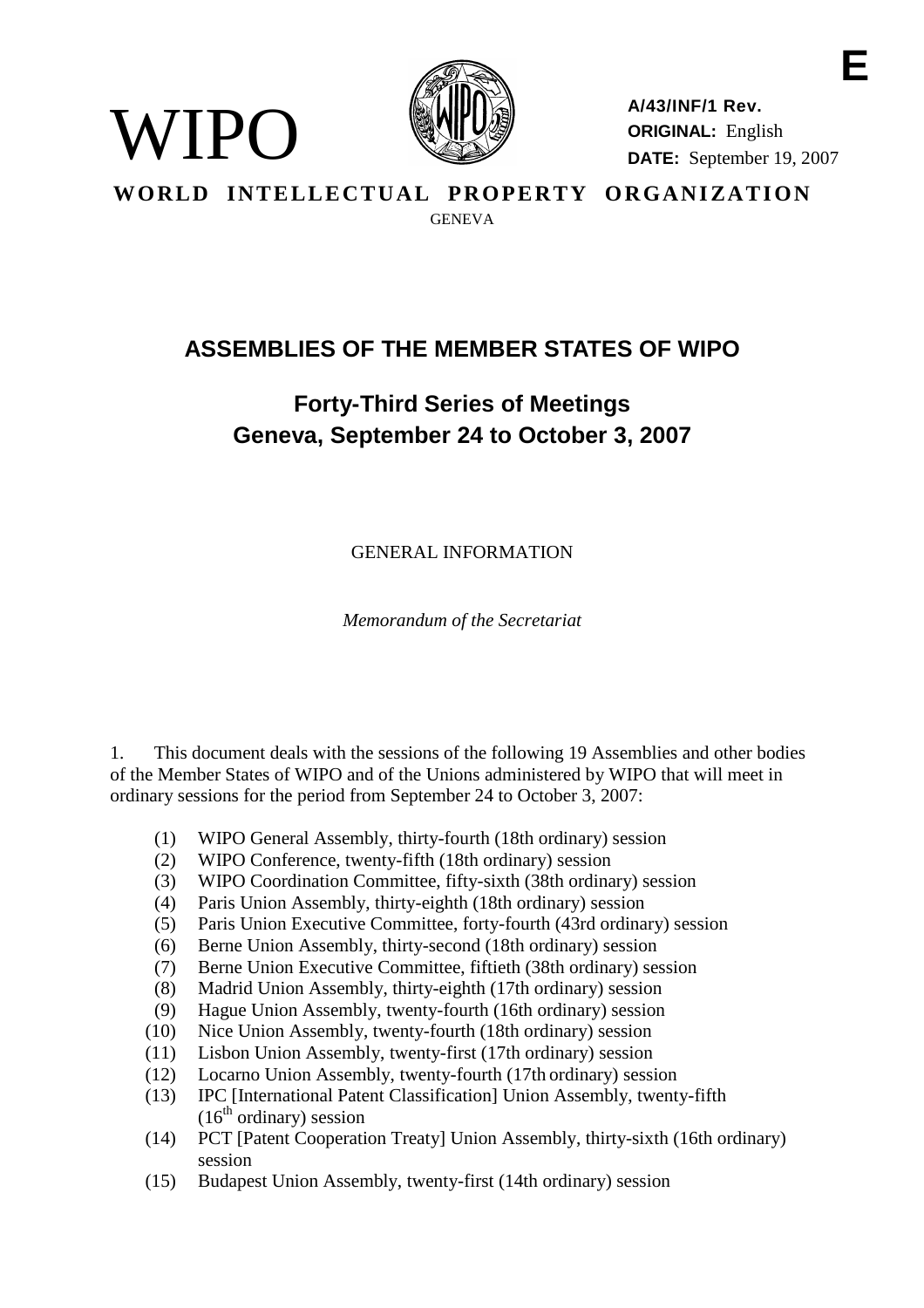- (16) Vienna Union Assembly, seventeenth (14th ordinary) session
- (17) WCT [WIPO Copyright Treaty] Assembly, fourth (3rd ordinary) session<br>(18) WPPT [WIPO Performances and Phonograms Treaty] Assembly, fourth
- WPPT [WIPO Performances and Phonograms Treaty] Assembly, fourth (3rd ordinary) session
- (19) PLT [Patent Law Treaty] Assembly, third (2nd ordinary) session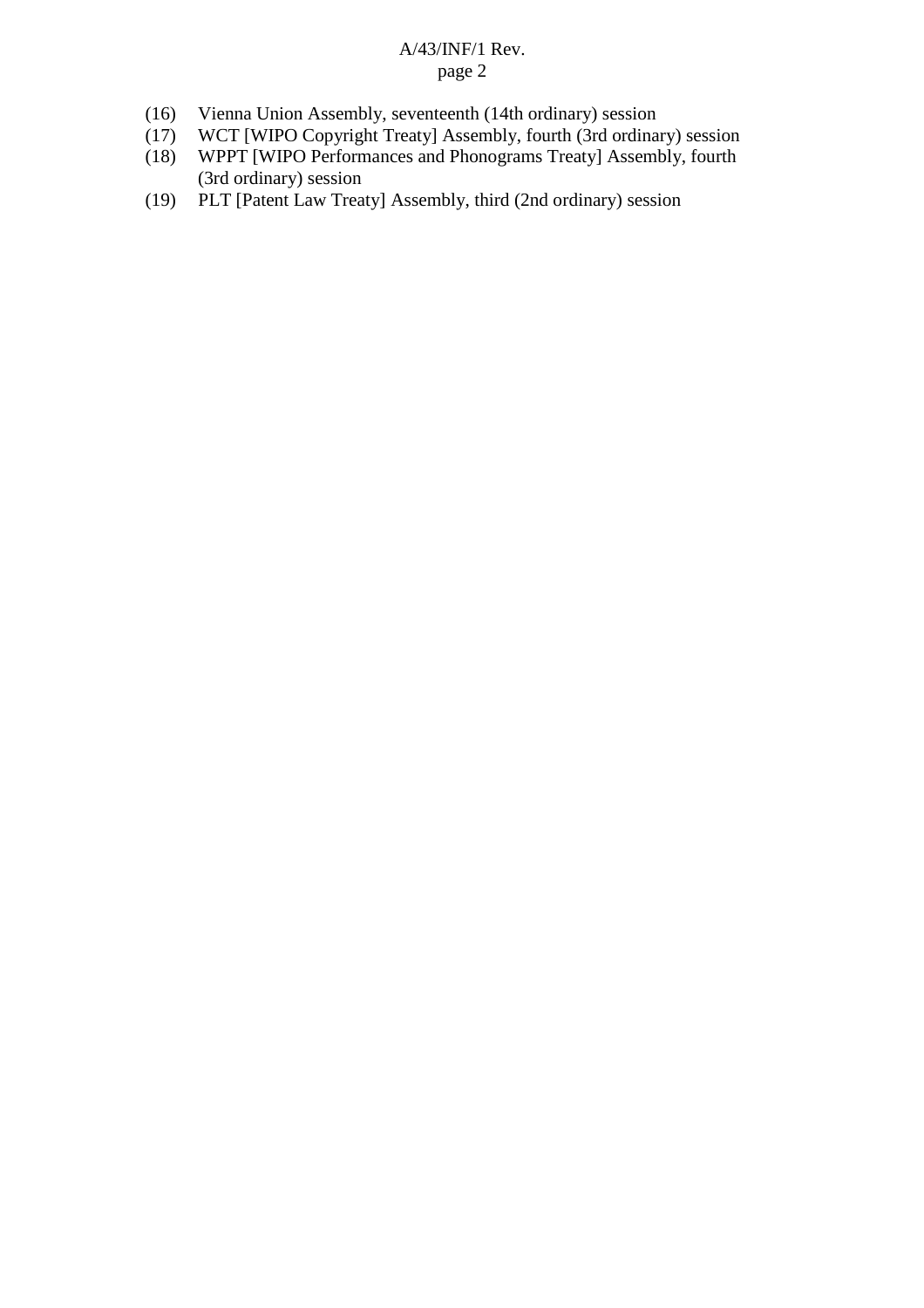## Members

2. The members of each of the 19 Assemblies and other bodies of the Member States are the following:

- (1) WIPO General Assembly:<sup>1</sup> Albania, Algeria, Andorra, Antigua and Barbuda, Argentina, Armenia, Australia, Austria, Azerbaijan, Bahamas, Bahrain, Bangladesh, Barbados, Belarus, Belgium, Belize, Benin, Bhutan, Bolivia, Bosnia and Herzegovina, Botswana, Brazil, Bulgaria, Burkina Faso, Burundi, Cambodia, Cameroon, Canada, Cape Verde, Central African Republic, Chad, Chile, China, Colombia, Comoros, Congo, Costa Rica, Côte d'Ivoire, Croatia, Cuba, Cyprus, Czech Republic, Democratic People's Republic of Korea, Democratic Republic of the Congo, Denmark, Djibouti, Dominica, Dominican Republic, Ecuador, Egypt, El Salvador, Equatorial Guinea, Estonia, Fiji, Finland, France, Gabon, Gambia, Georgia, Germany, Ghana, Greece, Grenada, Guatemala, Guinea, Guinea-Bissau, Guyana, Haiti, Holy See, Honduras, Hungary, Iceland, India, Indonesia, Iran (Islamic Republic of), Iraq, Ireland, Israel, Italy, Jamaica, Japan, Jordan, Kazakhstan, Kenya, Kyrgyzstan, Lao People's Democratic Republic, Latvia, Lebanon, Lesotho, Liberia, Libyan Arab Jamahiriya, Liechtenstein, Lithuania, Luxembourg, Madagascar, Malawi, Malaysia, Mali, Malta, Mauritania, Mauritius, Mexico, Moldova, Monaco, Mongolia, Montenegro, Morocco, Mozambique, Namibia, Nepal, Netherlands, New Zealand, Nicaragua, Niger, Nigeria, Norway, Oman, Pakistan, Panama, Papua New Guinea, Paraguay, Peru, Philippines, Poland, Portugal, Qatar, Republic of Korea, Romania, Russian Federation, Rwanda, Saint Kitts and Nevis, Saint Lucia, Saint Vincent and the Grenadines, Samoa, San Marino, Sao Tome and Principe, Saudi Arabia, Senegal, Serbia, Seychelles, Sierra Leone, Singapore, Slovakia, Slovenia, South Africa, Spain, Sri Lanka, Sudan, Suriname, Swaziland, Sweden, Switzerland, Syrian Arab Republic, Tajikistan, Thailand, The former Yugoslav Republic of Macedonia, Togo, Tonga, Trinidad and Tobago, Tunisia, Turkey, Turkmenistan, Uganda, Ukraine, United Arab Emirates, United Kingdom, United Republic of Tanzania, United States of America, Uruguay, Uzbekistan, Venezuela, Viet Nam, Yemen, Zambia, Zimbabwe (175).
- (2) WIPO Conference:<sup>1</sup> In addition to the States members of the WIPO General Assembly listed above: Afghanistan, Angola, Brunei Darussalam, Eritrea, Ethiopia, Kuwait, Maldives, Myanmar, Somalia,  $(175 + 9 = 184)$ .
- (3) WIPO Coordination Committee: Algeria, Angola *(ad hoc)*, Argentina, Armenia, Australia, Austria, Bangladesh, Belgium, Benin, Brazil, Cameroon, Canada, Chile, China, Colombia, Costa Rica, Côte d'Ivoire, Croatia, Cuba, Democratic People's Republic of Korea, Democratic Republic of the Congo, Denmark, Dominican Republic, Ecuador, Egypt, El Salvador, Ethiopia (*ad hoc*), Finland, France, Germany, Ghana, Greece, Hungary, Iceland, India, Iran (Islamic Republic of), Iraq, Ireland, Italy, Jamaica, Japan, Kenya, Kuwait (*ad hoc*), Kyrgyzstan, Latvia, Libyan Arab Jamahiriya, Luxembourg, Madagascar, Malaysia, Mexico, Morocco, Netherlands, Nigeria, Norway, Pakistan, Paraguay, Peru, Philippines,

The members of the WIPO Conference constitute "the Members of WIPO".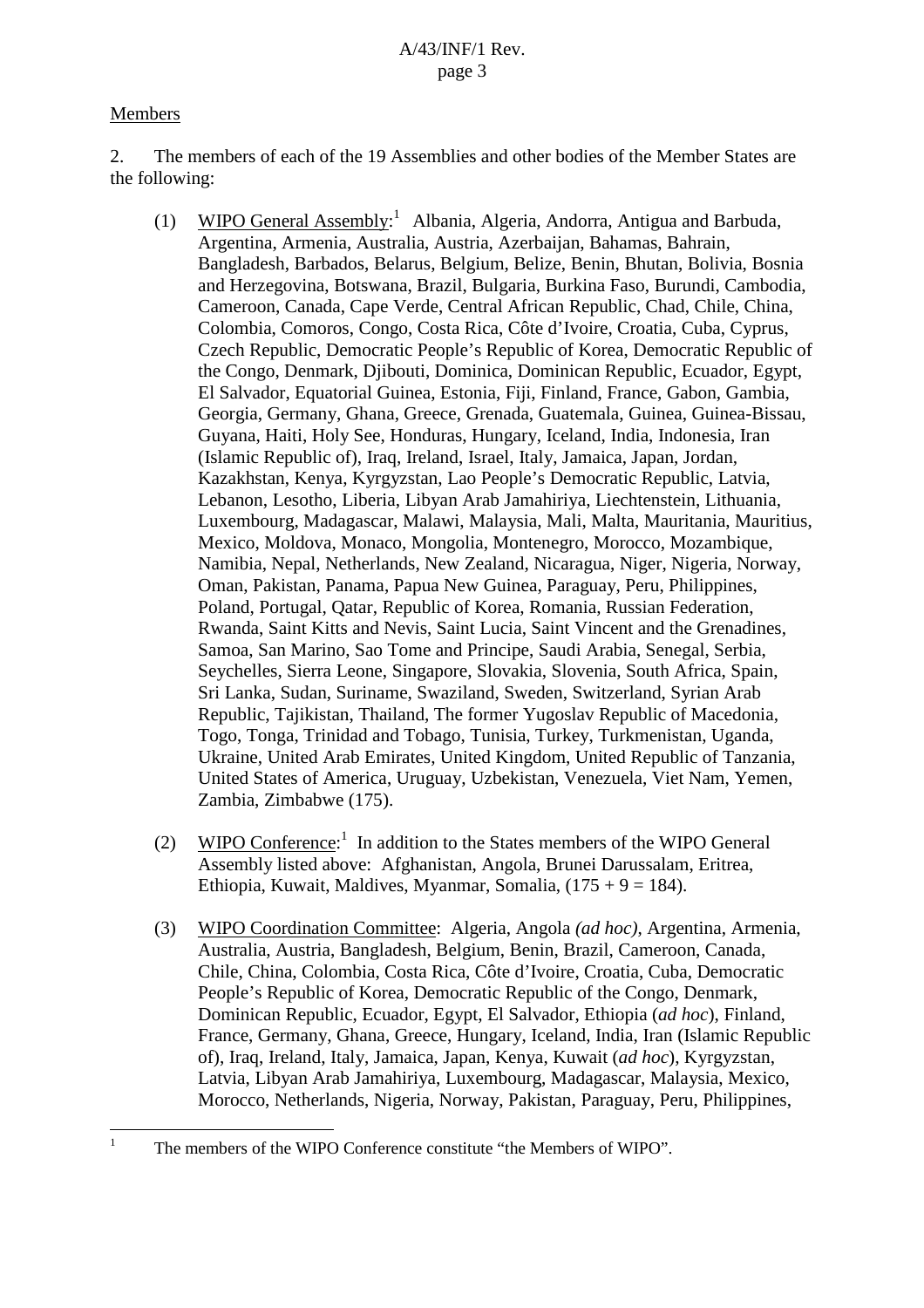Portugal, Republic of Korea, Romania, Russian Federation, Senegal, Serbia, Singapore, Slovenia, South Africa, Spain, Sri Lanka, Sweden, Switzerland (*ex officio*), Thailand, Trinidad and Tobago, Tunisia, Turkey, Uganda, United Arab Emirates, United Kingdom, United States of America, Uruguay, Uzbekistan, Zambia (82).

- (4) Paris Union Assembly: Albania, Algeria, Andorra, Antigua and Barbuda, Argentina, Armenia, Australia, Austria, Azerbaijan, Bahamas, Bahrain, Bangladesh, Barbados, Belarus, Belgium, Belize, Benin, Bhutan, Bolivia, Bosnia and Herzegovina, Botswana, Brazil, Bulgaria, Burkina Faso, Burundi, Cambodia, Cameroon, Canada, Central African Republic, Chad, Chile, China, Colombia, Comoros, Congo, Costa Rica, Côte d'Ivoire, Croatia, Cuba, Cyprus, Czech Republic, Democratic People's Republic of Korea, Democratic Republic of the Congo, Denmark, Djibouti, Dominica, Ecuador, Egypt, El Salvador, Equtorial Guinea, Estonia, Finland, France, Gabon, Gambia, Georgia, Germany, Ghana, Greece, Grenada, Guatemala, Guinea, Guinea-Bissau, Guyana, Haiti, Holy See, Honduras, Hungary, Iceland, India, Indonesia, Iran (Islamic Republic of), Iraq, Ireland, Israel, Italy, Jamaica, Japan, Jordan, Kazakhstan, Kenya, Kyrgyzstan, Lao People's Democratic Republic, Latvia, Lebanon, Lesotho, Liberia, Libyan Arab Jamahiriya, Liechtenstein, Lithuania, Luxembourg, Madagascar, Malawi, Malaysia, Mali, Malta, Mauritania, Mauritius, Mexico, Moldova, Monaco, Mongolia, Montenegro, Morocco, Mozambique, Namibia, Nepal, Netherlands, New Zealand, Nicaragua, Niger, Norway, Oman, Pakistan, Panama, Papua New Guinea, Paraguay, Peru, Philippines, Poland, Portugal, Qatar, Republic of Korea, Romania, Russian Federation, Rwanda, Saint Kitts and Nevis, Saint Lucia, Saint Vincent and the Grenadines, San Marino, Sao Tome and Principe, Saudi Arabia, Senegal, Serbia, Seychelles, Sierra Leone, Singapore, Slovakia, Slovenia, South Africa, Spain, Sri Lanka, Sudan, Suriname, Swaziland, Sweden, Switzerland, Syrian Arab Republic, Tajikistan, The former Yugoslav Republic of Macedonia, Togo, Tonga, Trinidad and Tobago, Tunisia, Turkey, Turkmenistan, Uganda, Ukraine, United Arab Emirates, United Kingdom, United Republic of Tanzania, United States of America, Uruguay, Uzbekistan, Venezuela, Viet Nam, Yemen, Zambia, Zimbabwe (169).
- (5) Paris Union Executive Committee:

Australia, Austria, Belgium, Brazil, China, Costa Rica, Côte d'Ivoire, Democratic People's Republic of Korea, Egypt, El Salvador, France, Germany, Ghana, Greece, Hungary, Iceland, India, Iran (Islamic Republic of), Iraq, Japan, Kyrgyzstan, Latvia, Libyan Arab Jamahiriya, Malaysia, Mexico, Morocco, Paraguay, Philippines, Portugal, Republic of Korea, Singapore, Slovenia, Spain, Sweden, Switzerland (*ex officio)*, Trinidad and Tobago, Uganda, United Arab Emirates, United States of America, Uruguay, Uzbekistan (41).

(6) Berne Union Assembly: Albania, Algeria, Andorra, Antigua and Barbuda, Argentina, Armenia, Australia, Austria, Azerbaijan, Bahamas, Bahrain, Bangladesh, Barbados, Belarus, Belgium, Belize, Benin, Bhutan, Bolivia, Bosnia and Herzegovina, Botswana, Brazil, Brunei Darussalam, Bulgaria, Burkina Faso, Cameroon, Canada, Cape Verde, Central African Republic, Chad, Chile, China, Colombia, Comoros, Congo, Costa Rica, Côte d'Ivoire, Croatia, Cuba, Cyprus,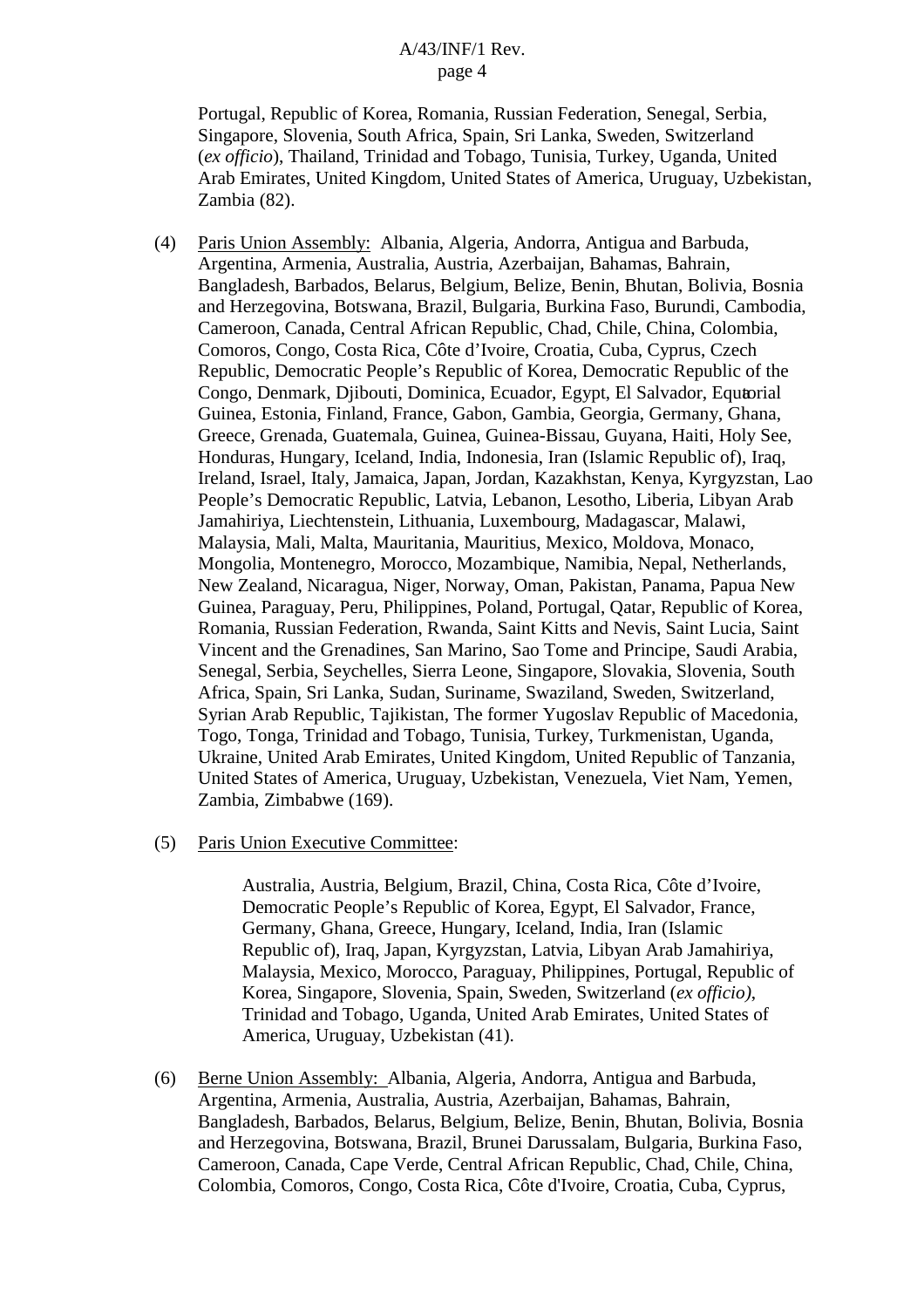Czech Republic, Democratic People's Republic of Korea, Democratic Republic of the Congo, Denmark, Djibouti, Dominica, Dominican Republic, Ecuador, Egypt, El Salvador, Equatorial Guinea, Estonia, Fiji, Finland, France, Gabon, Gambia, Georgia, Germany, Ghana, Greece, Grenada, Guatemala, Guinea, Guinea-Bissau, Guyana, Haiti, Holy See, Honduras, Hungary, Iceland, India, Indonesia, Ireland, Israel, Italy, Jamaica, Japan, Jordan, Kazakhstan, Kenya, Kyrgyzstan, Latvia, Lesotho, Liberia, Libyan Arab Jamahiriya, Liechtenstein, Lithuania, Luxembourg, Malawi, Malaysia, Mali, Malta, Mauritania, Mauritius, Mexico, Micronesia (Federated States of), Moldova, Monaco, Mongolia, Montenegro, Morocco, Namibia, Nepal, Netherlands, Nicaragua, Niger, Nigeria, Norway, Oman, Pakistan, Panama, Paraguay, Peru, Philippines, Poland, Portugal, Qatar, Republic of Korea, Romania, Russian Federation, Rwanda, Saint Kitts and Nevis, Saint Lucia, Saint Vincent and the Grenadines, Samoa, Saudi Arabia, Senegal, Serbia, Singapore, Slovakia, Slovenia, South Africa, Spain, Sri Lanka, Sudan, Suriname, Swaziland, Sweden, Switzerland, Syrian Arab Republic, Tajikistan, Thailand, The former Yugoslav Republic of Macedonia, Togo, Tonga, Trinidad and Tobago, Tunisia, Turkey, Ukraine, United Arab Emirates, United Kingdom, United Republic of Tanzania, United States of America, Uruguay, Uzbekistan, Venezuela, Viet Nam, Zambia, Zimbabwe (160).

#### (7) Berne Union Executive Committee:

Algeria, Argentina, Armenia, Bangladesh, Benin, Cameroon, Canada, Chile, Colombia, Croatia, Cuba, Democratic Republic of the Congo, Denmark, Dominican Republic, Ecuador, Finland, Ireland, Italy, Jamaica, Kenya, Luxembourg, Madagascar, Netherlands, Nigeria, Norway, Pakistan, Peru, Romania, Russian Federation, Senegal, Serbia, South Africa, Sri Lanka, Switzerland (*ex officio)*, Thailand, Tunisia, Turkey, United Kingdom, Zambia (39).

- (8) Madrid Union Assembly: Albania, Algeria, Antigua and Barbuda, Armenia, Australia, Austria, Azerbaijan, Bahrain, Belarus, Belgium, Bhutan, Bosnia and Herzegovina, Botswana, Bulgaria, China, Croatia, Cuba, Cyprus, Czech Republic, Democratic People's Republic of Korea, Denmark, Egypt, Estonia, European Community, Finland, France, Georgia, Germany, Greece, Hungary, Iceland, Iran (Islamic Republic of), Ireland, Italy, Japan, Kazakhstan, Kenya, Kyrgyzstan, Latvia, Lesotho, Liberia, Liechtenstein, Lithuania, Luxembourg, Moldova, Monaco, Mongolia, Montenegro, Morocco, Mozambique, Namibia, Netherlands, Norway, Oman (as from October 16, 2007), Poland, Portugal, Republic of Korea, Romania, Russian Federation, San Marino, Serbia, Sierra Leone, Singapore, Slovakia, Slovenia, Spain, Sudan, Swaziland, Sweden, Switzerland, Syrian Arab Republic, Tajikistan, The former Yugoslav Republic of Macedonia, Turkey, Turkmenistan, Ukraine, United Kingdom, United States of America, Uzbekistan, Viet Nam, Zambia (81).
- (9) Hague Union Assembly: Albania, Armenia, Belgium, Belize, Benin, Botswana, Bulgaria, Côte d'Ivoire, Croatia, Democratic People's Republic of Korea, Egypt, Estonia, France, Gabon, Georgia, Germany, Greece, Hungary, Iceland, Italy, Kyrgyzstan, Latvia, Liechtenstein, Luxembourg, Mali, Moldova, Monaco, Mongolia, Montenegro, Morocco, Namibia, Netherlands, Niger, Romania,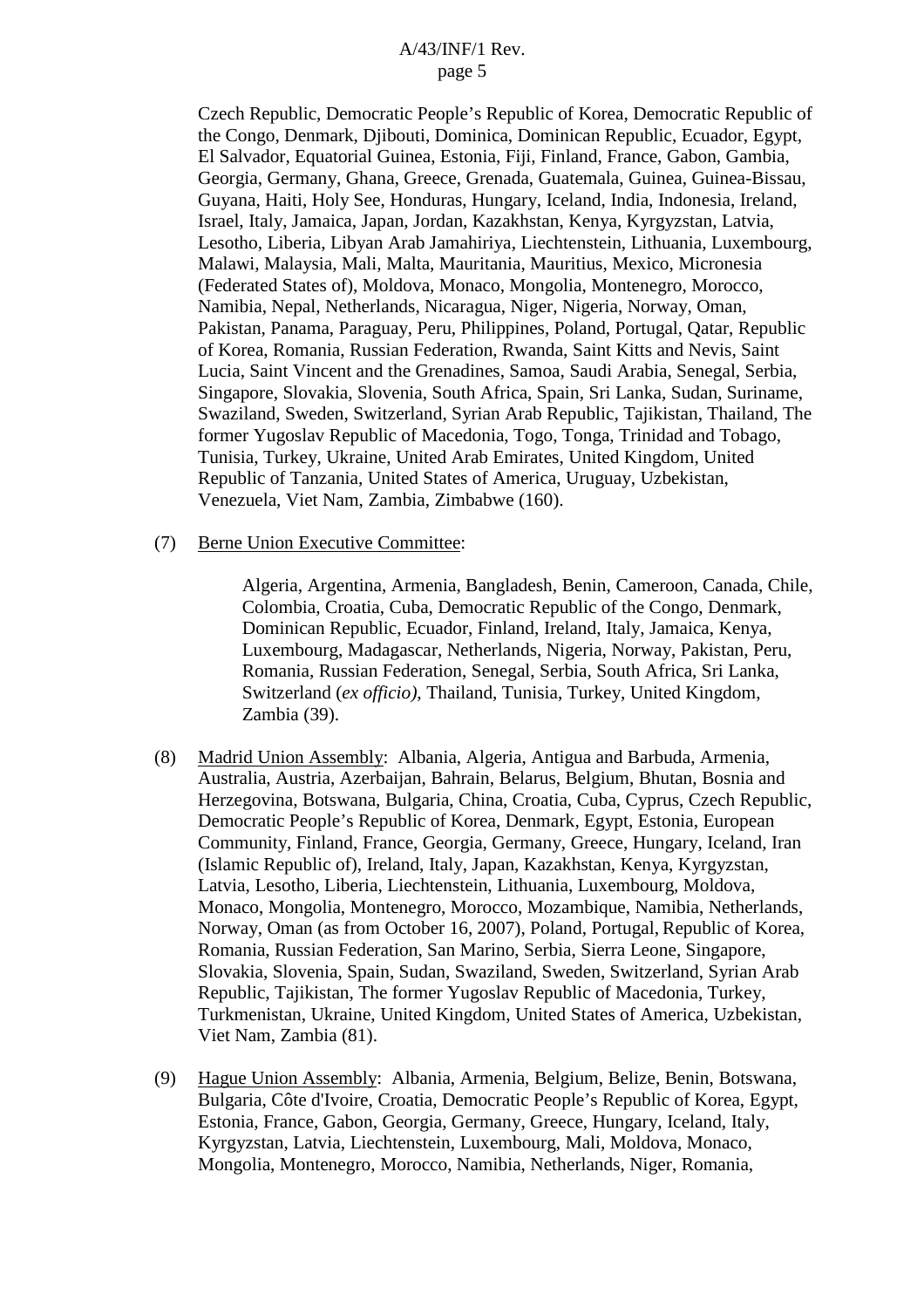Senegal, Serbia, Singapore, Slovenia, Spain, Suriname, Switzerland, The former Yugoslav Republic of Macedonia, Turkey, Ukraine (44).

- (10) Nice Union Assembly: Albania, Algeria, Armenia, Australia, Austria, Azerbaijan, Bahrain, Barbados, Belarus, Belgium, Benin, Bosnia and Herzegovina, Bulgaria, China, Croatia, Cuba, Czech Republic, Democratic People's Republic of Korea, Denmark, Dominica, Egypt, Estonia, Finland, France, Georgia, Germany, Greece, Guinea, Hungary, Iceland, Ireland, Israel, Italy, Jamaica, Japan, Kazakhstan, Kyrgyzstan, Latvia, Liechtenstein, Lithuania, Luxembourg, Malawi, Malaysia (as from September 28, 2007), Mexico, Moldova, Monaco, Mongolia, Montenegro, Morocco, Mozambique, Netherlands, Norway, Poland, Portugal, Republic of Korea, Romania, Russian Federation, Saint Kitts and Nevis, Saint Lucia, Serbia, Singapore, Slovakia, Slovenia, Spain, Suriname, Sweden, Switzerland, Syrian Arab Republic, Tajikistan, The former Yugoslav Republic of Macedonia, Trinidad and Tobago, Turkey, Turkmenistan, Ukraine, United Kingdom, United Republic of Tanzania, United States of America, Uruguay, Uzbekistan (79).
- (11) Lisbon Union Assembly: Algeria, Bulgaria, Burkina Faso, Congo, Costa Rica, Cuba, Czech Republic, Democratic People's Republic of Korea, France, Gabon, Georgia, Hungary, Iran (Islamic Republic of), Israel, Italy, Mexico, Moldova, Montenegro, Nicaragua, Peru, Portugal, Serbia, Slovakia, Togo, Tunisia (25).
- (12) Locarno Union Assembly: Austria, Armenia, Azerbaijan, Belarus, Belgium, Bosnia and Herzegovina, Bulgaria, China, Croatia, Cuba, Czech Republic, Democratic People's Republic of Korea, Denmark, Estonia, Finland, France, Germany, Greece, Guinea, Hungary, Iceland, Ireland, Italy, Kazakhstan, Kyrgyzstan, Latvia, Malawi, Mexico, Moldova, Mongolia, Montenegro, Netherlands, Norway, Romania, Russian Federation, Serbia, Slovakia, Slovenia, Spain, Sweden, Switzerland, Tajikistan, The former Yugoslav Republic of Macedonia, Trinidad and Tobago, Turkey, Turkmenistan, United Kingdom, Uruguay, Uzbekistan (49).
- (13) IPC Union Assembly: Albania, Argentina (as from September 13, 2008), Armenia, Australia, Austria, Azerbaijan, Belarus, Belgium, Brazil, Bulgaria, Canada, China, Croatia, Cuba, Czech Republic, Democratic People's Republic of Korea, Denmark, Egypt, Estonia, Finland, France, Germany, Greece, Guinea, Ireland, Israel, Italy, Japan, Kazakhstan, Kyrgyzstan, Luxembourg, Malawi, Mexico, Moldova, Monaco, Mongolia, Netherlands, Norway, Poland, Portugal, Republic of Korea, Romania, Russian Federation, Slovakia, Slovenia, Spain, Suriname, Sweden, Switzerland, Tajikistan, The former Yugoslav Republic of Macedonia, Trinidad and Tobago, Turkey, Turkmenistan, United Kingdom, United States of America, Uruguay, Uzbekistan (58).
- (14) PCT Union Assembly: Albania, Algeria, Antigua and Barbuda, Armenia, Australia, Austria, Azerbaijan, Bahrain, Barbados, Belarus, Belgium, Belize, Benin, Bosnia and Herzegovina, Botswana, Brazil, Bulgaria, Burkina Faso, Cameroon, Canada, Central African Republic, Chad, China, Colombia, Comoros, Congo, Costa Rica, Côte d'Ivoire, Croatia, Cuba, Cyprus, Czech Republic, Democratic People's Republic of Korea, Denmark, Dominica, Dominican Republic, Ecuador, Egypt, El Salvador, Equatorial Guinea, Estonia, Finland,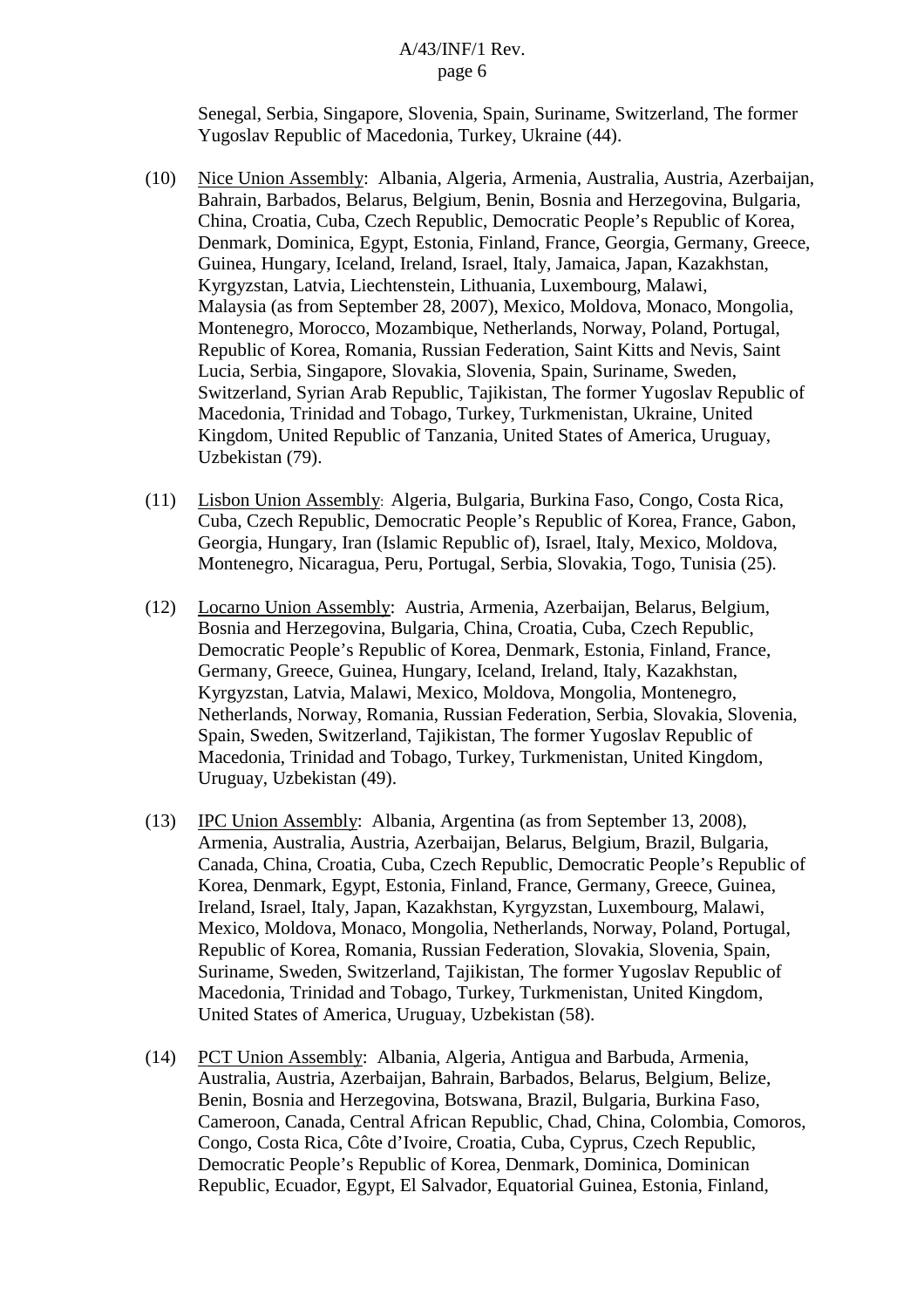France, Gabon, Gambia, Georgia, Germany, Ghana, Greece, Grenada, Guatemala, Guinea, Guinea-Bissau, Honduras, Hungary, Iceland, India, Indonesia, Ireland, Israel, Italy, Japan, Kazakhstan, Kenya, Kyrgyzstan, Lao People's Democratic Republic, Latvia, Lesotho, Liberia, Libyan Arab Jamahiriya, Liechtenstein, Lithuania, Luxembourg, Madagascar, Malawi, Malaysia, Mali, Malta, Mauritania, Mexico, Moldova, Monaco, Mongolia, Montenegro, Morocco, Mozambique, Namibia, Netherlands, New Zealand, Nicaragua, Niger, Nigeria, Norway, Oman, Papua New Guinea, Philippines, Poland, Portugal, Republic of Korea, Romania, Russian Federation, Saint Lucia, Saint Kitts and Nevis, Saint Vincent and the Grenadines, San Marino, Senegal, Serbia, Seychelles, Sierra Leone, Singapore, Slovakia, Slovenia, South Africa, Spain, Sri Lanka, Sudan, Swaziland, Sweden, Switzerland, Syrian Arab Republic, Tajikistan, The former Yugoslav Republic of Macedonia, Togo, Trinidad and Tobago, Tunisia, Turkey, Turkmenistan, Uganda, Ukraine, United Arab Emirates, United Kingdom, United Republic of Tanzania, United States of America, Uzbekistan, Viet Nam, Zambia, Zimbabwe (137).

- (15) Budapest Union Assembly: Albania, Armenia, Australia, Austria, Azerbaijan, Belarus, Belgium, Bulgaria, Canada, China, Croatia, Cuba, Czech Republic, Democratic People's Republic of Korea, Denmark, Dominican Republic, El Salvador, Estonia, Finland, France, Georgia, Germany, Greece, Guatemala, Honduras, Hungary, Iceland, India, Ireland, Israel, Italy, Japan, Kazakhstan, Kyrgyzstan, Latvia, Liechtenstein, Lithuania, Mexico, Moldova, Monaco, Montenegro, Netherlands, Nicaragua, Norway, Oman (as from October 16, 2007), Philippines, Poland, Portugal, Republic of Korea, Romania, Russian Federation, Serbia, Singapore, Slovakia, Slovenia, South Africa, Spain, Sweden, Switzerland, Tajikistan, The former Yugoslav Republic of Macedonia, Trinidad and Tobago, Tunisia, Turkey, Ukraine, United Kingdom, United States of America, Uzbekistan (68).
- (16) Vienna Union Assembly: Armenia, Austria, Bulgaria, Croatia, Cuba, France, Guinea, Jamaica, Kyrgyzstan, Luxembourg, Malaysia (as from September 28, 2007), Mexico, Moldova, Netherlands, Poland, Romania, Saint Lucia, Slovenia, Sweden, Trinidad and Tobago, Tunisia, Turkey, Turkmenistan, Uruguay (24).
- (17) WCT Assembly: Albania, Argentina, Armenia, Australia, Azerbaijan, Bahrain, Belarus, Belgium, Benin, Botswana, Bulgaria, Burkina Faso, Chile, China, Colombia, Costa Rica, Croatia, Cyprus, Czech Republic, Dominican Republic, Ecuador, El Salvador, Gabon, Georgia, Ghana, Guatemala, Guinea, Honduras, Hungary, Indonesia, Jamaica, Japan, Jordan, Kazakhstan, Kyrgyzstan, Latvia, Liechtenstein, Lithuania, Mali, Mexico, Moldova, Mongolia, Montenegro, Nicaragua, Oman, Panama, Paraguay, Peru, Philippines, Poland, Qatar, Republic of Korea, Romania, Saint Lucia, Senegal, Serbia, Singapore, Slovakia, Slovenia, The former Yugoslav Republic of Macedonia, Togo, Ukraine, United Arab Emirates, United States of America (64).
- (18) WPPT Assembly: Albania, Argentina, Armenia, Australia, Azerbaijan, Bahrain, Belarus, Belgium, Benin, Botswana, Bulgaria, Burkina Faso, Chile, China , Colombia, Costa Rica, Croatia, Cyprus, Czech Republic, Dominican Republic, Ecuador, El Salvador, Gabon, Georgia, Guatemala, Guinea, Honduras, Hungary, Indonesia, Jamaica, Japan, Jordan, Kazakhstan, Kyrgyzstan, Latvia, Liechtenstein,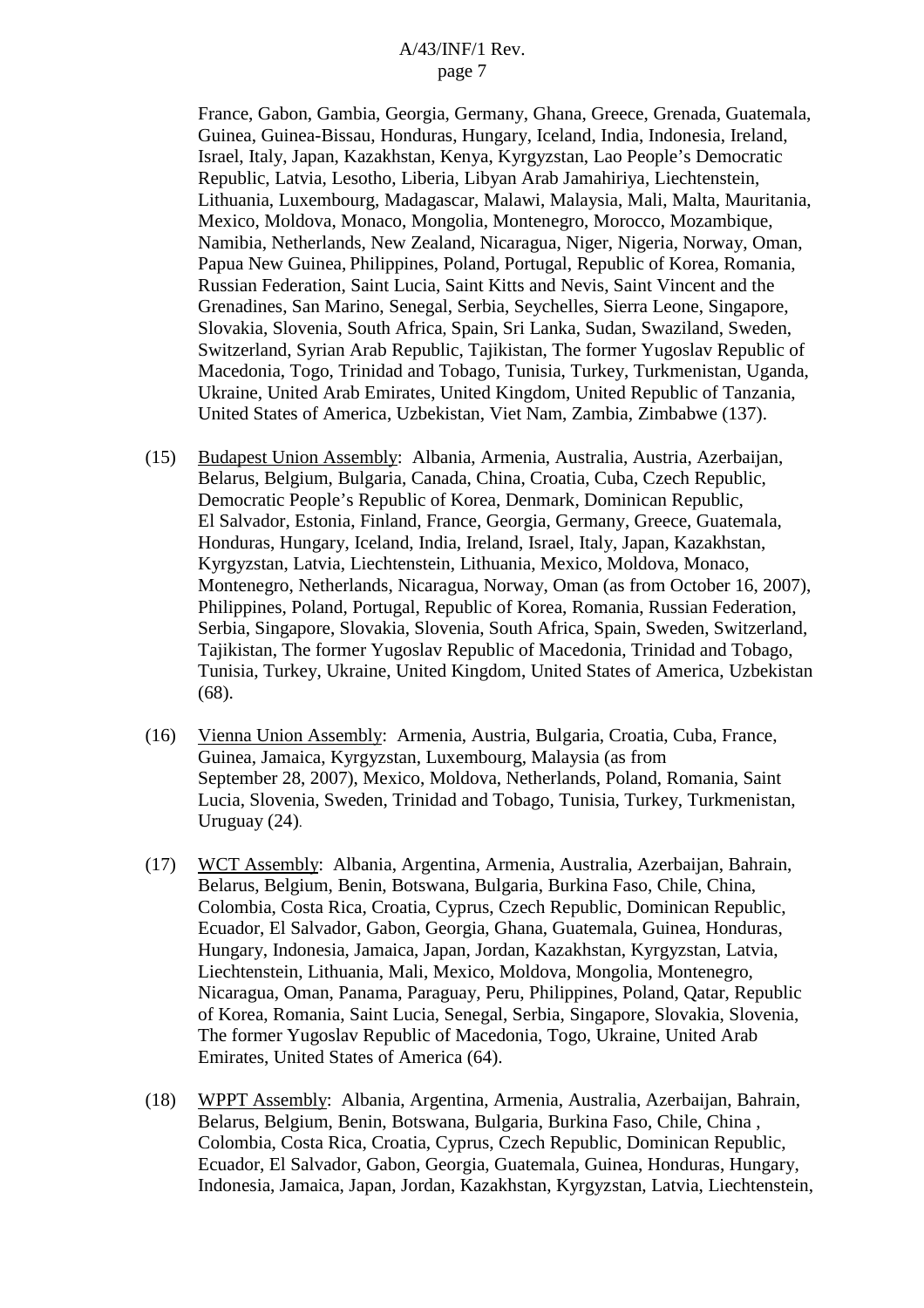Lithuania, Mali, Mexico, Moldova, Mongolia, Montenegro, Nicaragua, Oman, Panama, Paraguay, Peru, Philippines, Poland, Qatar, Romania, Saint Lucia, Senegal, Serbia, Singapore, Slovakia, Slovenia, The former Yugoslav Republic of Macedonia, Togo, Ukraine, United Arab Emirates, United States of America (62).

(19) PLT Assembly: Bahrain, Croatia, Denmark, Estonia, Finland, Kyrgyzstan, Moldova, Nigeria, Oman (as from October 16, 2007), Romania, Slovakia, Slovenia, Ukraine, United Kingdom, Uzbekistan (15).

#### **Observers**

- 3. The following *States* may be represented by observers:
	- (1) in the WIPO GENERAL ASSEMBLY, any State which, without being a member of that Assembly, is a member of the WIPO Conference;
	- (2) in the WIPO CONFERENCE, any State which, without being a member of that Conference, is a member of the United Nations or of any of the United Nations specialized agencies (other than WIPO);
	- (3) in the WIPO COORDINATION COMMITTEE, any State which, without being a member of that Committee, is a member of the WIPO Conference;
	- (4) in the PARIS UNION ASSEMBLY, any State which is
		- (i) party to an Act of the Paris Convention which is earlier than the Stockholm (1967) Act,
		- (ii) a member of WIPO without falling into the preceding category and not being a member of the Paris Union Assembly;
	- (5) in the BERNE UNION ASSEMBLY, any State which is
		- (i) party to an Act of the Berne Convention which is earlier than the Stockholm (1967) Act,
		- (ii) a member of WIPO without falling into the preceding category and not being a member of the Berne Union Assembly;
	- (6) in the PARIS UNION EXECUTIVE COMMITTEE, any State which, without being a member of that Committee, is a member of the Paris Union;
	- (7) in the BERNE UNION EXECUTIVE COMMITTEE, any State which, without being a member of that Committee, is a member of the Berne Union;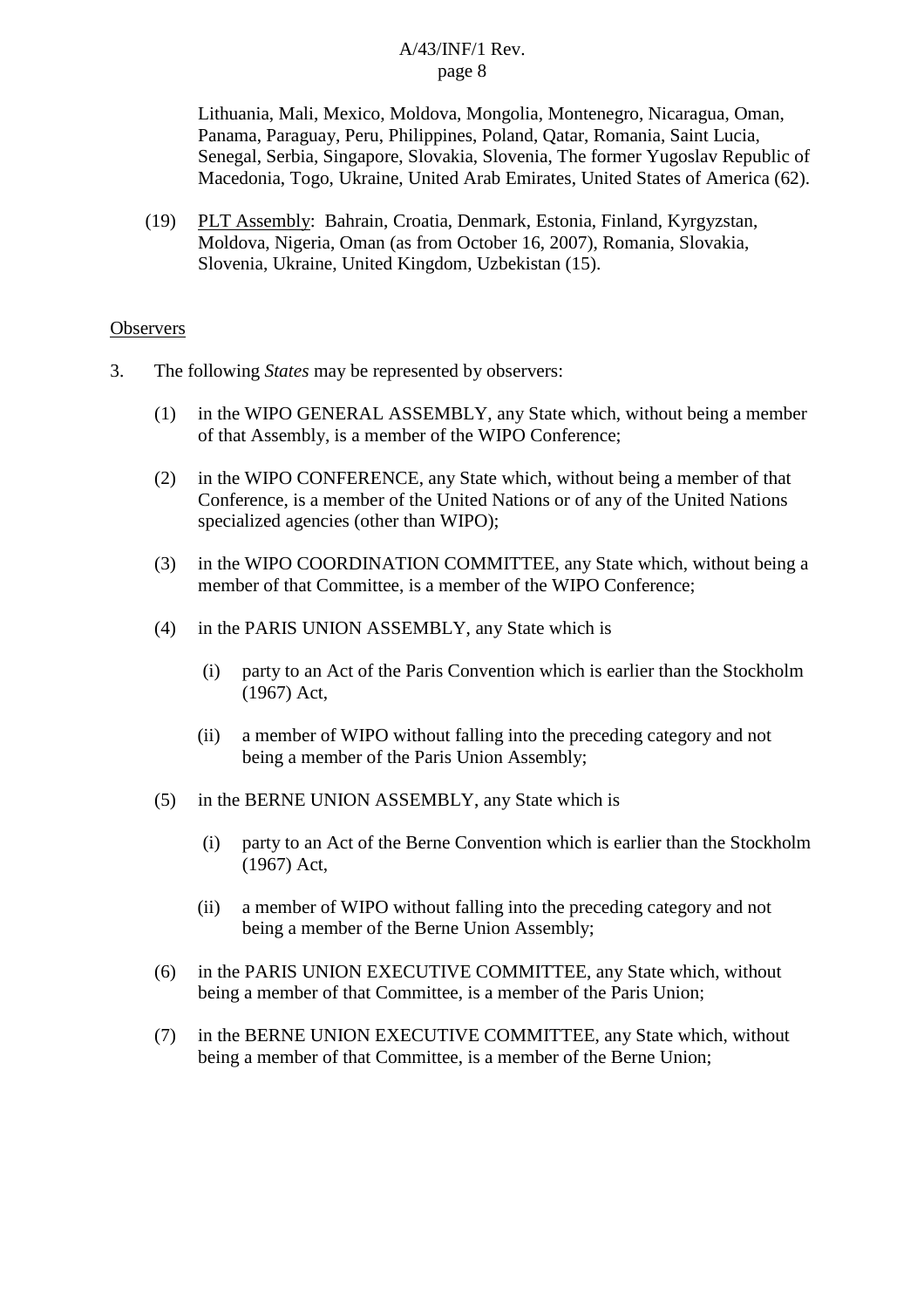- (8) in the MADRID UNION ASSEMBLY, any State which, without being a member of that Assembly, is a member of the Paris Union;
- (9) in the HAGUE UNION ASSEMBLY, any State which, without being a member of that Assembly, is a member of the Paris Union;
- (10) in the NICE UNION ASSEMBLY, any State which, without being a member of that Assembly, is a member of the Paris Union;
- (11) in the LISBON UNION ASSEMBLY, any State which, without being a member of that Assembly, is a member of the Paris Union;
- (12) in the LOCARNO UNION ASSEMBLY, any State which, without being a member of that Assembly, is a member of the Paris Union;
- (13) in the IPC UNION ASSEMBLY, any State which, without being a member of that Assembly, is a member of the Paris Union;
- (14) in the PCT UNION ASSEMBLY, any State which, without being a member of that Assembly, is a member of the Paris Union;
- (15) in the BUDAPEST UNION ASSEMBLY, any State which, without being a member of that Assembly, is a member of the Paris Union;
- (16) in the VIENNA UNION ASSEMBLY, any State which, without being a member of that Assembly, is a member of the Paris Union;
- (17) in the WCT ASSEMBLY, any State which, without being a member of that Assembly, is a member of the WIPO Conference;
- (18) in the WPPT ASSEMBLY, any State which, without being a member of that Assembly, is a member of the WIPO Conference;
- (19) in the PLT ASSEMBLY, any State which, without being a member of that Assembly, is a member of the WIPO Conference.
- 4. The following o*bservers* have been invited to be represented:

## in all THE  $19^2$  ASSEMBLIES OR BODIES REFERRED TO IN PARAGRAPH 1, ABOVE:

- (i) Palestine;
- (ii) United Nations (UN), Food and Agriculture Organization of the United Nations (FAO), International Atomic Energy Agency (IAEA), International Bank for Reconstruction and Development (IBRD), International Civil

<sup>&</sup>lt;sup>2</sup> With the exception of the Coordination Committee, where the only observers are those States which, without being a member of that Committee, are members of the WIPO Conference.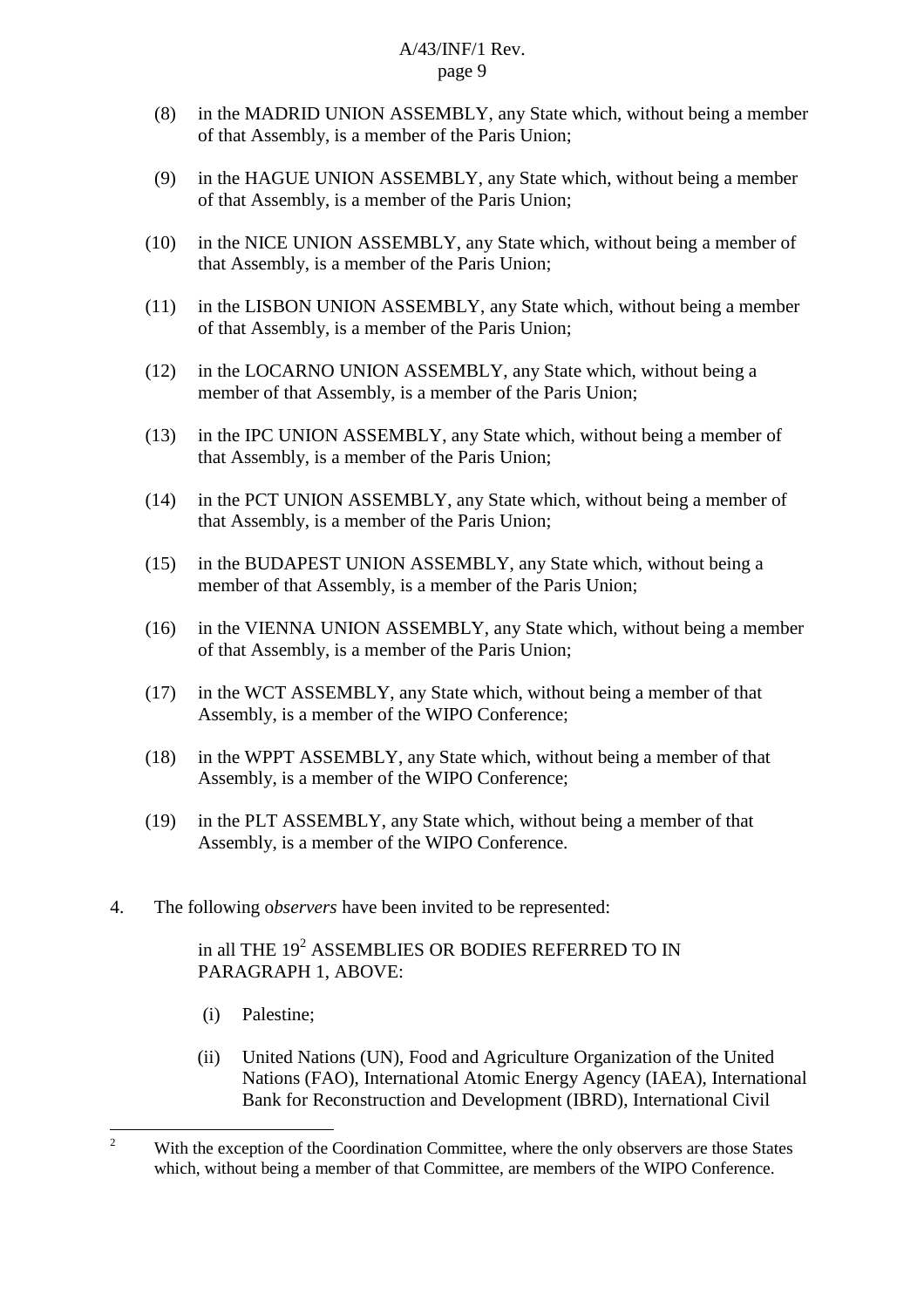Aviation Organization (ICAO), International Development Association (IDA), International Finance Corporation (IFC), International Fund for Agricultural Development (IFAD), International Labour Organization (ILO), International Maritime Organization (IMO), International Monetary Fund (IMF), International Telecommunication Union (ITU), United Nations Educational, Scientific and Cultural Organization (UNESCO), United Nations Industrial Development Organization (UNIDO), Universal Postal Union (UPU), World Health Organization (WHO), World Meteorological Organization (WMO) (17);

- (iii) African Intellectual Property Organization (OAPI), African Regional Intellectual Property Organization (ARIPO), Arab States Broadcasting Union (ASBU), Benelux Organization for Intellectual Property (BOIP), Eurasian Patent Organization (EAPO), European Patent Organisation (EPO), International Union for the Protection of New Varieties of Plants (UPOV), Interstate Council on the Protection of Industrial Property (ICPIP), Patent Office of the Cooperation Council for the Arab States of the Gulf (GCC Patent Office) (9);
- (iv) African Regional Centre for Technology (ARCT), African, Caribbean and Pacific Group of States (ACP Group), African Union (AU), Arab League Educational, Cultural and Scientific Organization (ALECSO), Arab Industrial Development and Mining Organization (AIDMO), Asian-African Legal Consultative Committee (AALCC), Association of South East Asian Nations (ASEAN), Caribbean Community (CARICOM), Central American Economic Integration Secretariat (SIECA), Commission of the European Communities (CEC), Commonwealth Fund for Technical Cooperation (CFTC), Commonwealth of Independent States (CIS), Commonwealth of Learning (COL), Commonwealth Secretariat, *Communauté économique et monétaire en Afrique centrale (CEMAC)*, Community of Portuguesespeaking Countries (CPLP), Conference of Latin American Authorities on Informatics (CALAI), Council of Europe (CE), Economic Community of the Great Lakes Countries (CEPGL), European Audiovisual Observatory, European Free Trade Association (EFTA), Federation of Arab Scientific Research Councils (FASRC), General Secretariat of the Andean Community, Hague Conference on Private International Law (HCCH), International Criminal Police Organization (INTERPOL), International Institute for the Unification of Private Law (UNIDROIT), International Olive Oil Council (IOOC), International Vine and Wine Office (IWO), Islamic Educational, Cultural and Scientific Organization (ISESCO), Latin American Economic System (SELA), Latin American Integration Association (LAIA), League of Arab States (LAS), *Rede de Informação Tecnológica Latino-Americana* (RITLA), *Secretaría General Iberoamericana* (SEGIB), *Organisation internationale de la Francophonie*  (OIF), Organization of American States (OAS), Organization of the Islamic Conference (OIC), South Centre, Southern African Development Community (SADC), World Trade Organization (WTO) (40);
- (v) all non-governmental organizations having an observer status with WIPO and the Unions administered by WIPO; their list appears in the Annex.